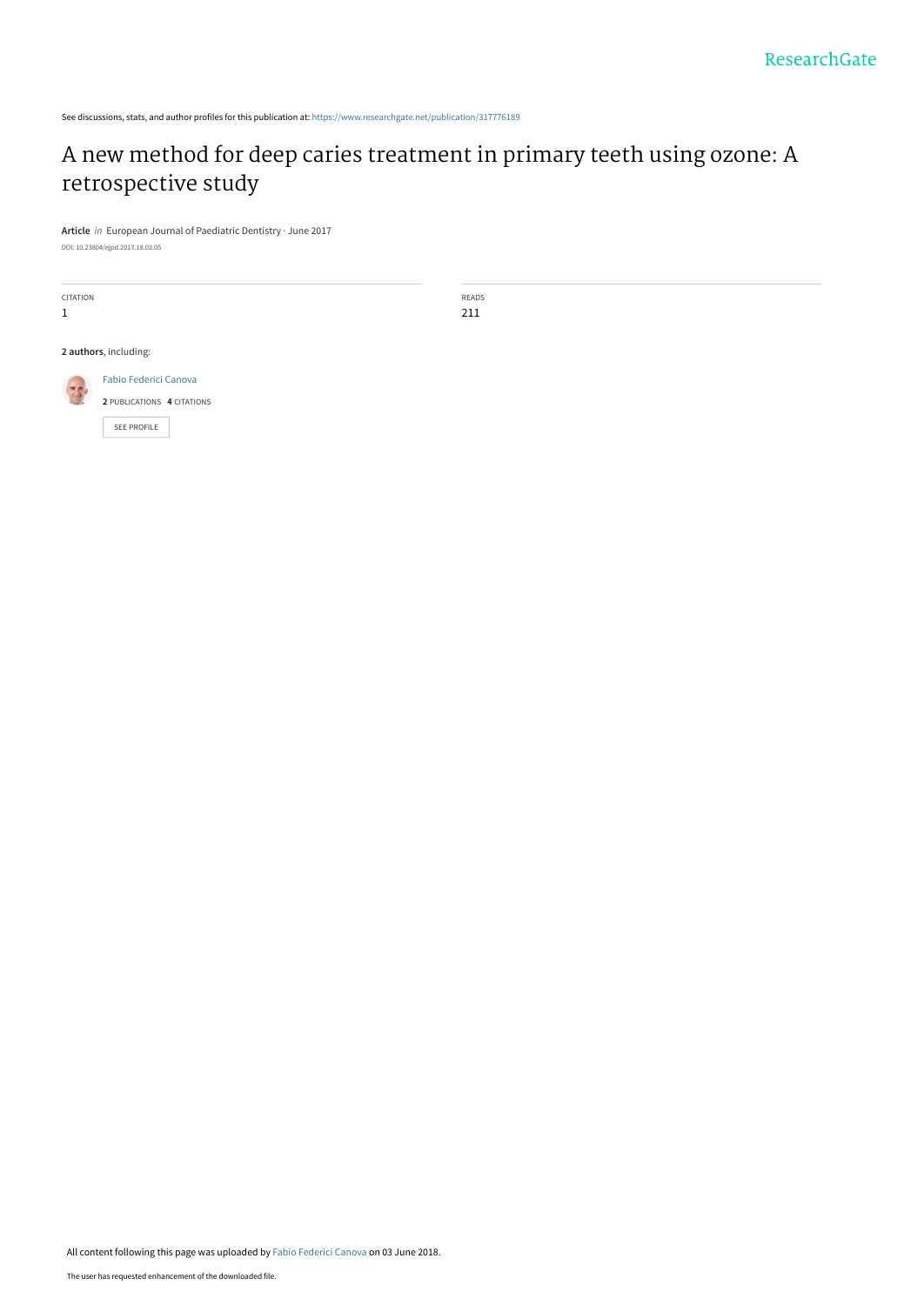#### M. Beretta\*, F. Federici Canova\*\*

*\*DDS,MS, Private practice Varese, Italy \*\*DDS, MS, Private practice Monticelli Terme (PR), Italy*

*email: info@matteoberetta.pro*

# A new method for deep caries treatment in primary teeth using ozone: a retrospective study

#### *abstract*

*Aim The aim of this study was to assess the effectiveness of a new protocol for deep caries treatment in deciduous teeth based on: 1) the incomplete removal of carious dentin tissue; 2) the use of new technology (ozone) for the disinfection of carious dentine; 3) the creation of a peripheral seal in healthy tissue for bonding procedures with rubber dam isolation.* 

*Materials and methods From a personal database, authors selected 50 consecutive patients (28 males, 22 females; mean age 5.8 ± 1.7 years) in whom this new protocol was applied on posterior deciduous molars, for a total of 94 restorations.*

*Results Regular follow-ups were performed at 3, 6 and 12 months by a second operator, who was asked torate each restoration as success or failure. The success rate at 12 months was 93,62% (n. 88/94 restorations), similar to that reported in the literature for pulpotomy.*

*Conclusion The deciduous teeth considered for this study, if treated conventionally, would have probably been subjected to pulpotomy, because of the extension of the carious lesions. The proposed protocol, through the use of ozone, proved to be an excellent alternative, with the fundamental advantage of saving dental tissue and preventing the invasion of the pulp chamber.*

*Keywords Deep caries; Ozone; Primary teeth.*

# Introduction

In recent years the use of new technologies for

the treatment of tooth decay in young patients has revolutionised the world of paediatric dentistry. New approaches to ultra-conservative treatment of deciduous teeth include the use of ozone gas. Ozone, a substance already known in general medicine for its high disinfecting power, has been studied for its possibilities in dentistry since the 30s [Olivi and Olivi, 2007].

Ozone is a powerful oxidising agent occurring in nature as the trivalent oxygen (O3); it is a colourless gas with a pungent odour. Ozone has a very high disinfecting power: it is able to effectively kill bacteria, viruses and spores in a few seconds.vAfter the first experiments, the use of ozone had been abandoned because of toxicity, since no way had been found to concentrate the gas without waste. The studies were resumed in the 80s, when Dr. Edward Lynch of the Royal London Hospital Medical College demonstrated how a carious lesion exposed to a single application of the gas could re-mineralise [Lynch, 2004]. Later in recent years, the introduction of new devices has made it possible to apply gas directly on the tooth surfaces affected by early caries, thanks to special single-patient silicon cups [Baysan and Lynch, 2006]. The first device for dental use, after obtaining a vacuum inside the silicon cup mounted on the dedicated handpiece, was capable of delivering pure ozone starting from ambient air, conveying it to the wound, aspirating gas and converting it back to  $O_2$ . Recently a new device (Healozone X4\*) was developed which is able to produce ozone taking it from a special canister of  $O_{2}$ , and transform it into a concentration of 32  $g/m<sup>3</sup>$ , with efficacy and power much higher than earlier devices.

Ozone fields of application are:

- caries of deciduous teeth;
- initial lesions in permanent teeth just erupted, when it is not possible to perform any type of restoration or sealing;
- primary fissure caries;
- root caries:
- sterilisation of endodontic cavities:
- sterilisation of prepared teeth before final cementation;
- desensitisation;
- treatment of periimplantitis;
- increased effectiveness of tooth whitening;
- promotion of the healing of mucosal lesions (e.g. herpetic lesions).

Given the ease of use and the absolute comfort of the method, the use of ozone has often focused on decontamination of carious dentin, especially in deciduous teeth of very small or non-cooperative patients, followed by the application of various products in order to obtain the re-mineralisation of the surfaces [Samuel et al., 2016].

The purpose of this study was to evaluate the clinical efficacy of a new procedure for deep caries treatment in posterior deciduous teeth that with a traditional approach would have probably been subjected to pulpotomy.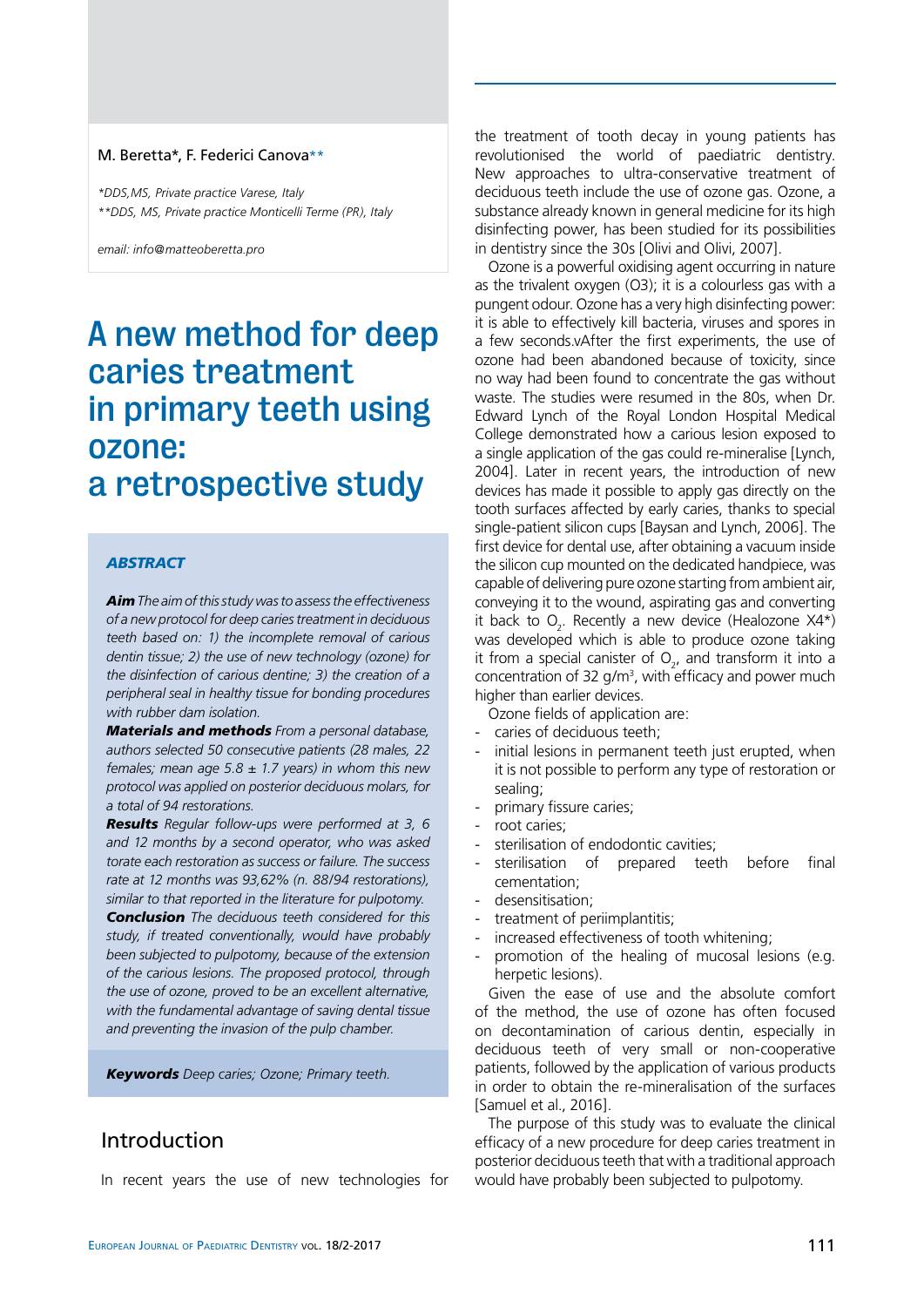# Materials and methods

From the database of hundreds of patients treated by the authors with ozone, a retrospective selection of those treated with the new protocol for deep caries lesions was performed.

The inclusion criteria were:

- presence of extensive lesion clinically evident on a deciduous posterior tooth (D or E);
- absence of evident signs of irreversible pulpitis (pus, fistula, pulp tissue exposed);
- absence of radiographic bone involvement or resorptions;
- absence of pain or history of mild pain caused by chewing or food impaction;
- tooth sensitivity;
- tooth at least 2 years from exfoliation (assessed either by age or radiographically);
- pre-, intra- and post-operative photographic documentation;
- reconstructive technique according to the new method proposed by the Authors;
- follow-up of at least 12 months. In total, 50 consecutive patients (22 females, 28 males;

mean age 5.8  $\pm$  1.7 years) who has been treated by the same operator, for a total of 94 fillings, were selected. All patients has signed a specific informed consent for the treatment. The approval of the Ethics Committee was not asked because the procedure was considered absolutely safe and not invasive and was planned according to the World Medical Organization Declaration of Helsinki.

The protocol consists of the following:

- partial removal of carious dentin;
- sterilisation of the remaining tissue by ozone;
- compostite restoration under isolation of the operative field with a rubber dam.

The operating sequence applied in all restorations was the following.

- Isolation of the working area with rubber dam (limited to teeth E-D with hook on the most distal tooth).
- Cleaning and definition of the cavity margin in the enamel. For mesial or distal very deep cavities, it was agreed to have the cervical margin of the box within the dentin as long as well isolated with a sectional matrix (Fig. 1B–C).
- Removal of the top layer of carious dentin using rosette burs, without uncovering the pulp tissue. In fact, proper cleaning of all the cavities would have most likely implied an endodontic treatment.





fig. 1 A Initial pre-operative view. B-C After rubber dam isolation and partial dentin removal, it's possible to appreciate the presence of enamal on cervical margin. Probably, the the perfect removal of all carious dentin would have determined a pulpotomy of E.







fig. 1 D Light curing dam can be used to get proper insulation for the heal ozone silicon cup. E Ozone application. F The use of sectional paedodontic matrix to create the correct interproximal contact.







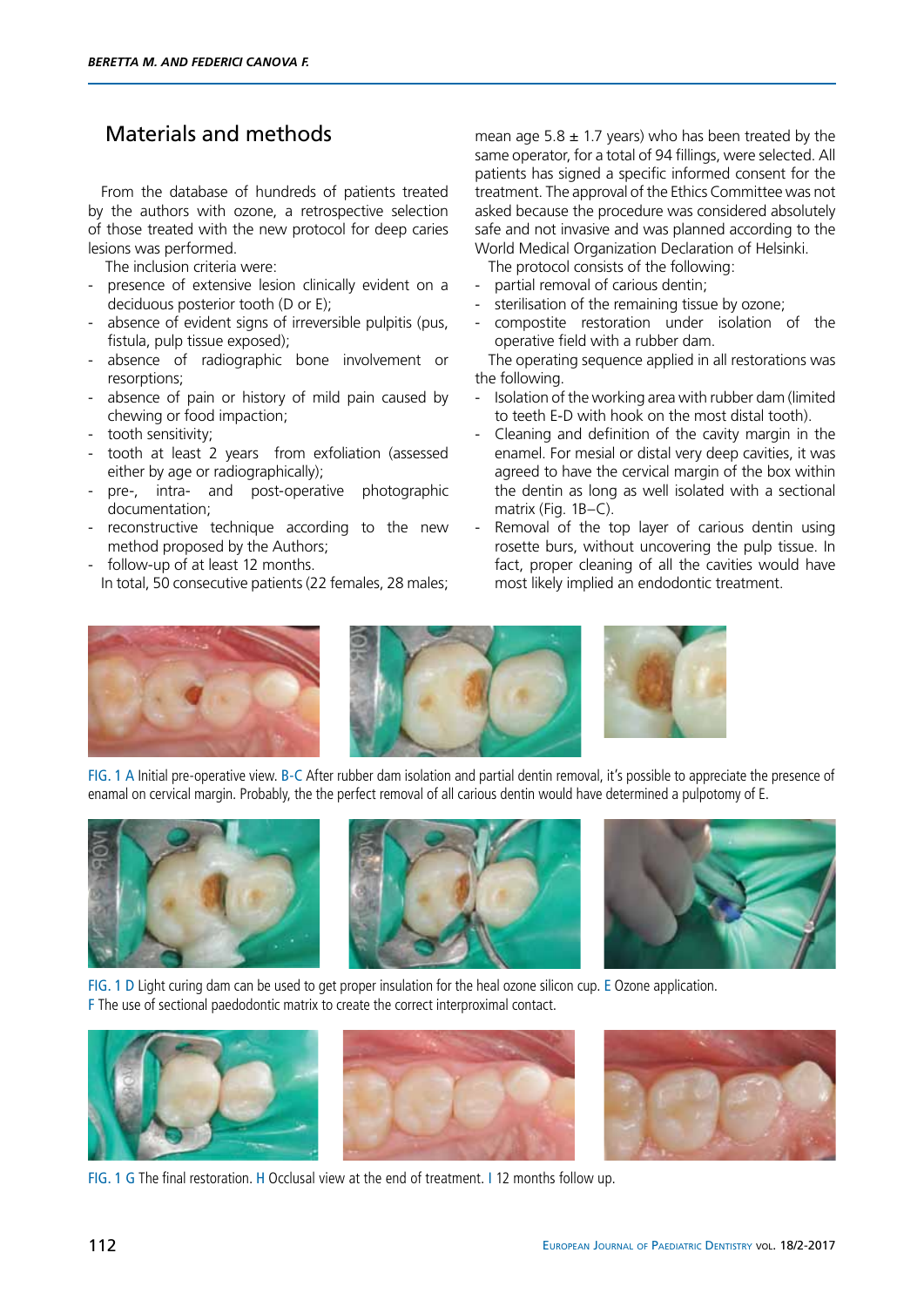

fig. 2 A Initial deep lesions on D-E decidous elements. B Partial caries removal. C Occlusal view at the end of treatment. D 12 months follow up.

- Ozone application on the infected dentin for 60 s with single-patient silicone cup (Healozone™ X4). On mesial and distal cavities, where it was more difficult to obtain the vacuum, OpalDam™ light curing liquid dam was used to obtain proper insulation (Fig. 1D). Vestibular and lingual walls with this material were created to allow the correct positioning of the silicone cup, because Healozone is not able to to deliver gas without a complete vaccuum inside the cup, which must be obtained by an adequate seal of the cup itself.
- 3-step technique bonding (etching, primer, bonding - Optibond™ FL, Kerr).
- Restoration of the decayed tooth with composite resins (Enamel™ - Micerium).
- Polishing and occlusion check.

All 94 restorations were performed by the same operator with the aid of 4X magnification systems and fiber optic LED lighting.

In about 80% of cases, given the young age of the patients, nitrous oxide conscious sedation was to improve cooperation. This has also made it possible to limit the use of plexus anesthesia to very few cases, thanks to the possibility of obtaining superficial analgesia through nitrous oxide.

# **Results**

Regular follow-ups were made at 3, 6 and 12 months by a second operator, who was asked to rate each restoration as success/failure.

Taking a cue from the criteria used by the United States Public Health Service (USPHS) ], the presence of the following 7 items defined success.

- Restoration still in place.
- Absence of marginal microleakage.
- Absence of the restoration fractures.
- Presence of an interproximal contact (for Class II cavities).
- Absence of discolouration.
- Absence of pain.
- Absence of pus or fistulas.

 The results at 12 months, summarised in Table 1, show a very high success rate of the proposed method. Subsequently, a revaluation of the 6 failed cases, highlighted that in 4 of them there was a minimal exposure of the pulp during the bonding procedures not during the removal of the carious tissue. This can be explained by the fact that the vacuum created by the Healozone cup may have suctioned the pulp tissue where the residual dentine layer was extremely reduced. Once obtained the hemostasis of the tissue, a direct pulp capping was performed with calcium hydroxide and contextually we proceeded to the restoration according to the described method. In all 4 cases, at 7–15 days an asymptomatic fistula appeared near the treated tooth, therefore we proceeded to the endodontic therapy .

### Discussion

The American Academy of Pediatric Dentistry has established that "the objectives of restorative treatment are to repair or limit damage from caries, protect and preserve tooth structure, re-establish adequate function, restore aesthetics (where applicable), and facilitate good oral hygiene" (American Academy on Pediatric Dentistry Clinical Affairs Committee-Restorative Dentistry Subcommittee and American Academy on Pediatric Dentistry Council on Clinical Affairs, 2008). The treatment of caries lesions in children is often very complex and the new technologies of paediatric dentistry can help the operator to improve the approach and prognosis with small patients.

The use of ozone has been proposed for a long time in general dentistry and paediatric dentistry in particular for its antimicrobial, virucidal, disinfectant and biocompatible properties [Gopalakrishnan and Parthiban, 2012; Samuel et al., 2016]. It also has antiinflammatory, analgesic, immunostimulant properties and it promotes tissue regeneration. It is able to kill the bacteria in the carious lesion without excision of infected tissue, so no anaesthesia is needed, and for this reason

|                | n. |        |
|----------------|----|--------|
| Treated teeth  | 94 |        |
| <b>Success</b> | 88 | 93.62% |
| Failure        | 6  | 6.38%  |

TABLE 1 Followup at 12 months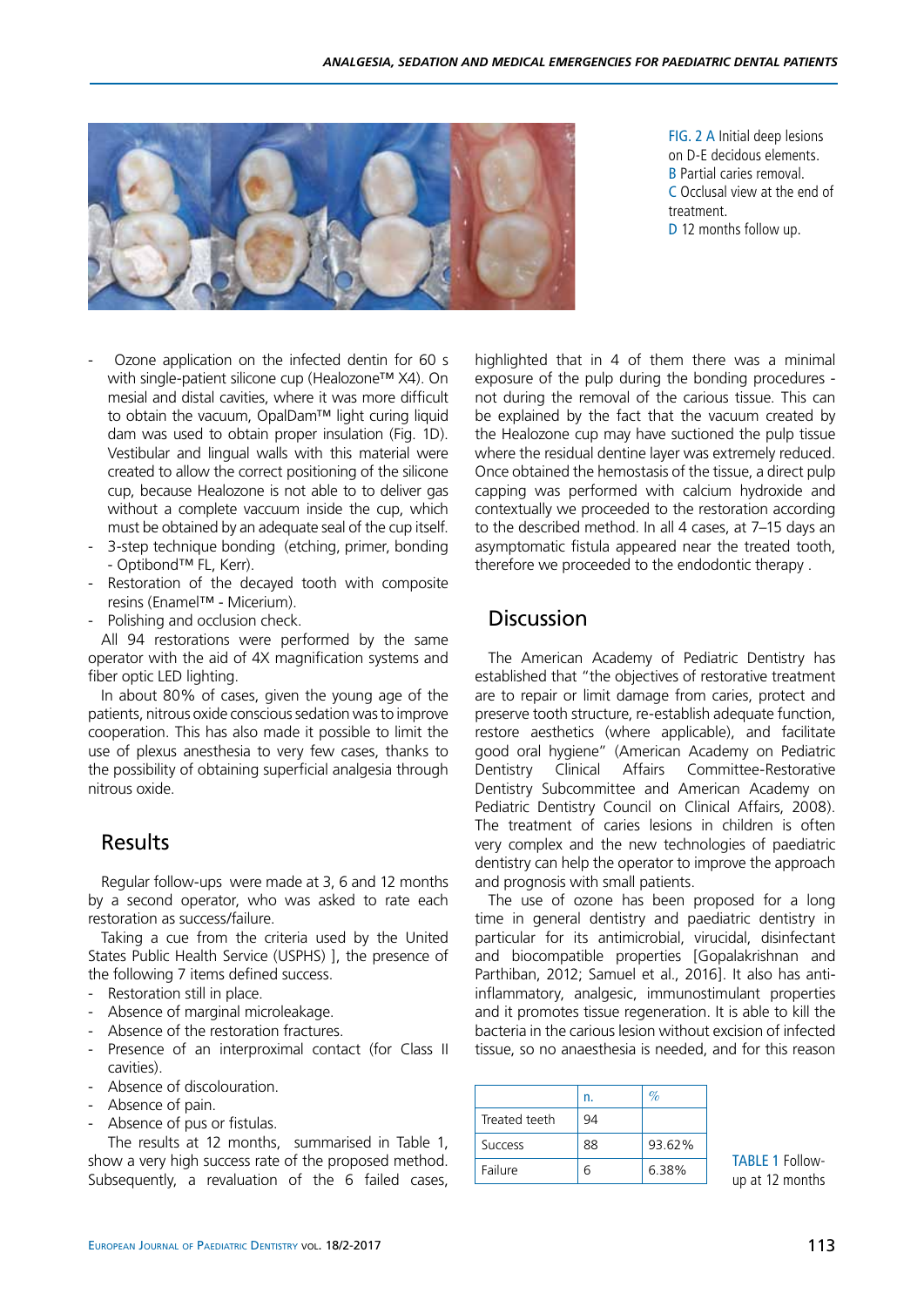it has found wide use in paediatric dentistry [Johansson et al., 2009]. In initial lesions, it is able to eliminate bacteria present in demineralised tissues and promote remineralisation through the deposition of calcium and phosphate ions. In fact, the smear layer present on the exposed dentin prevents the deposition of calcium and fluoride ions in the dentinal tubules: ozone is able to remove the smear layer, favouring the opening of the tubules and the consequent deposition of ions. Many studies are present in the literature on the effectiveness of ozone as a disinfectant in endodontics, thanks to its antimicrobial properties [Halbauer et al., 2013; Holliday and Alani, 2014; Plotino et al., 2016]. A systematic review of the literature conducted in the past by Brazzelli et al. [2006] based on the evidence available up to 2004 concluded that it was not possible to determine the actual effectiveness and the cost/benefit ratio of the new method, since there were no adequate studies. However, the authors stated that the topic was worthy of further study and research. On the other hand, it was shown that the simple decontamination of cavitated lesions is not an effective treatment in the long term. Johansson [2014] evaluated the effect of ozone and fluoride varnishes in deciduous carious molars and concluded that none of the proposed treatments is able to stop caries progression. Therefore, it is necessary to restore destroyed dental tissues in any case and not to limit the treatment to the classic use of ozone as a simple remineralising agent.

The "classic" caries treatment of deciduous molars with deep lesions is the complete removal of decayed tissue, often resulting in pulpotomy of tooth. This procedure is definitely longer and more complex, especially considering the collaboration of the young patients and their age: it should be considered that the average age of the patients included in this study was less than 6 years.

Despite the undoubted difficulty of a correct pulpotomy of deciduous teeth, the long-term results reported in the literature appear favourable. Gonzalez-Lara [2016] reports a success of 85% at 24 months, Yildirim [2016] indicates a much higher percentage: at 24 months, the clinical success of formocresol is 96.9%, of MTA 100%, of Portland cement 93.9% and of the derivatives of enamel matrix 93.3%. The results are similar to those reported by other authors [El Meligy et al., 2016; Goyal et al., 2016; Rajasekharan et al., 2016] who also placed the biodentine among the materials, with success rates comparable to those of the MTA. More modest are the success rates reported by Sonmez [2008] with a 2-year follow-up: 76.9% for formocresol, 73.3% for ferric sulfate, 46.1% for calcium hydroxide, and 66.6% for MTA.

The systematic review of Stringhini Junior et al. [2015] considered all publications on pulpotomy of deciduous teeth, including only 30 of them in the meta-analysis. The authors conclude that pulpotomy with MTA has a success rate of 94.6%, the one with formocresol of 87.4%, while there is no evidence to support the use of calcium hydroxide for deciduous teeth. As an alternative to pulpotomy in the deep carious lesions of deciduous teeth, indirect pulp capping could be considered, (using dentin bonding agent, calcium hydroxide, zinc oxide and eugenol, glass ionomer cement). However, a recent review of the literature by Smail-Faugeron [2016] suggests to avoid this technique for lack of evidence, although it recognises the importance of preserving as much tissue as possible and reducing the size of the cavity. It should however be considered, as already mentioned, that a correct pulpotomy involves a considerable waste of time, energy and requires a high degree of cooperation from young patients. Moreover, in everyday clinical practice the success rates are much lower than those reported in the literature. This could be explained by the fact that, in the routine practice of a private clinic the presence of a fistula on a treated tooth is considered failure even if pain is not present, while the absence of pain is one of the success criteria used in the published works. This different interpretation of success/failure might explain the difference between the clinical reality and published data. Also it should not be underestimated that the endodontic treatment of deciduous teeth can weaken the tooth structure or cause a more rapid rhizolysis.

To improve the prognosis of the treatment of deep caries, the partial removal of caries has been recently proposed by several authors [Blanchard and Boynton, 2010; Franzon et al., 2015] as a less invasive treatment that prevents pulp exposure. The reference article is undoubtedly the one by Alleman and Magne [2012], where the concepts of peripheral seal and the limit beyond which not to extend the removal of the infected dentin are emphasised. Though not mentioning the use of ozone and referring to permanent teeth, he had placed the emphasis on some important concepts as early as 2012, namely:

- creating a peripheral seal area in healthy tissue, possibly enamel;
- including a small carious dentin layer within the peripheral seal of healthy tissue;
- removing the infected dentin without exposing the pulp;
- inactivating the residual bacterial load;
- using appropriate adhesive techniques able to maximise the binding of adhesion of peripheral layer.

The technique presented involves the inactivation of bacteria by the application of a chlorhexidine solution (concentrations from 0.2 to 2%) or benzalkonium chloride (concentrations ranging from 0.1 – 1.5%) for 30 seconds. Our conclusion is that the preservation of the pulp tissue is of fundamental importance for long-term prognosis. In the present study we have therefore tried to create a simple, effective protocol that takes into account the findings from the literature:

avoiding as much as possible complex procedures